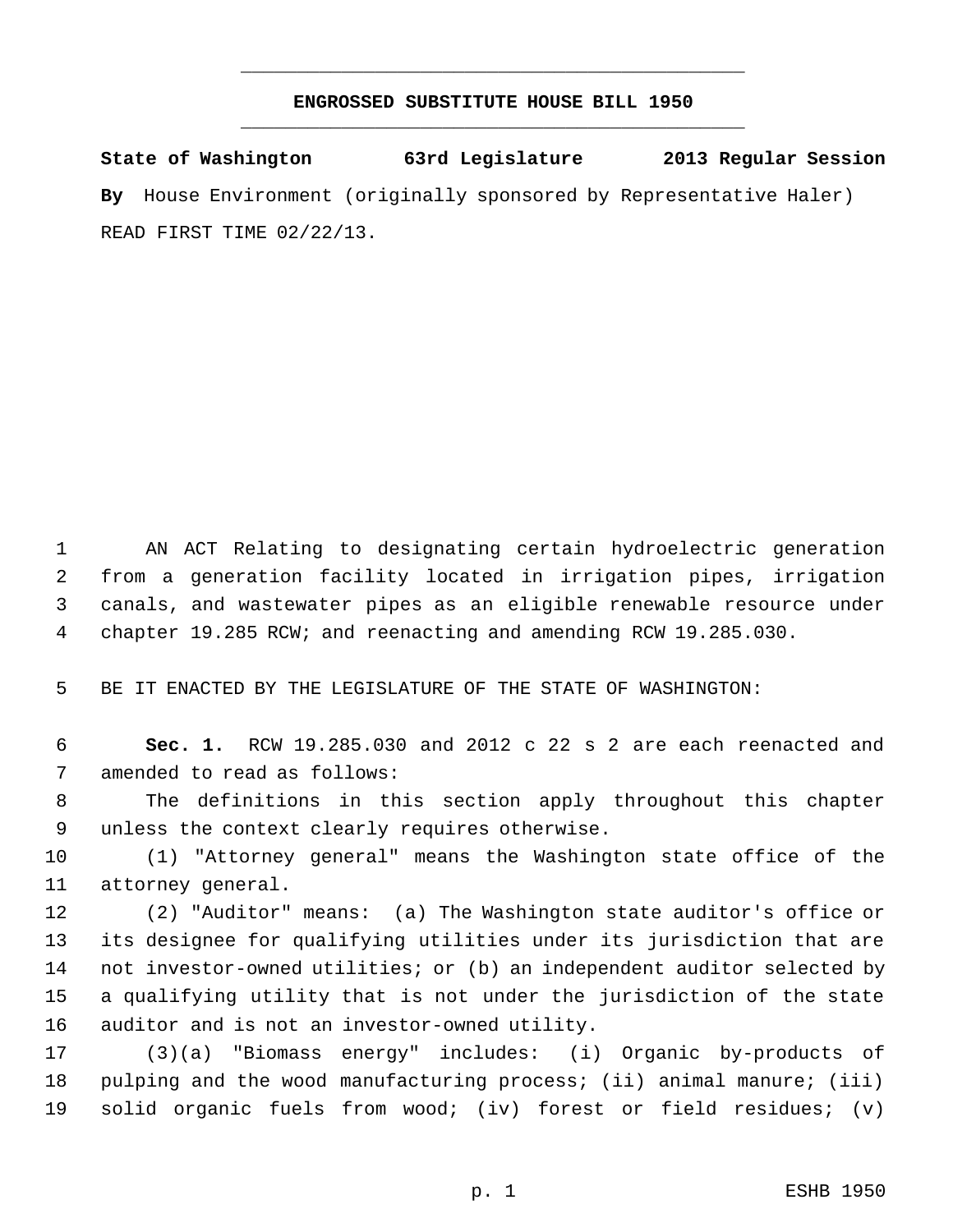untreated wooden demolition or construction debris; (vi) food waste and food processing residuals; (vii) liquors derived from algae; (viii) dedicated energy crops; and (ix) yard waste.

 (b) "Biomass energy" does not include: (i) Wood pieces that have been treated with chemical preservatives such as creosote, pentachlorophenol, or copper-chrome-arsenic; (ii) wood from old growth forests; or (iii) municipal solid waste.

 (4) "Commission" means the Washington state utilities and transportation commission.

 (5) "Conservation" means any reduction in electric power consumption resulting from increases in the efficiency of energy use, production, or distribution.

 (6) "Cost-effective" has the same meaning as defined in RCW 80.52.030.

 (7) "Council" means the Washington state apprenticeship and training council within the department of labor and industries.

 (8) "Customer" means a person or entity that purchases electricity for ultimate consumption and not for resale.

(9) "Department" means the department of commerce or its successor.

 (10) "Distributed generation" means an eligible renewable resource where the generation facility or any integrated cluster of such facilities has a generating capacity of not more than five megawatts.

(11) "Eligible renewable resource" means:

 (a) Electricity from a generation facility powered by a renewable resource other than freshwater that commences operation after March 31, 1999, where: (i) The facility is located in the Pacific Northwest; or (ii) the electricity from the facility is delivered into Washington state on a real-time basis without shaping, storage, or integration services;

 (b) Incremental electricity produced as a result of efficiency improvements completed after March 31, 1999, to hydroelectric generation projects owned by a qualifying utility and located in the 33 Pacific Northwest ((or to hydroelectric generation in irrigation pipes 34 and canals located in the Pacific Northwest,)) where the additional 35 generation ((in either case)) does not result in new water diversions 36 or impoundments; ((and))

 (c) Hydroelectric generation from a project completed after March 31, 1999, where the generation facility is located in irrigation pipes,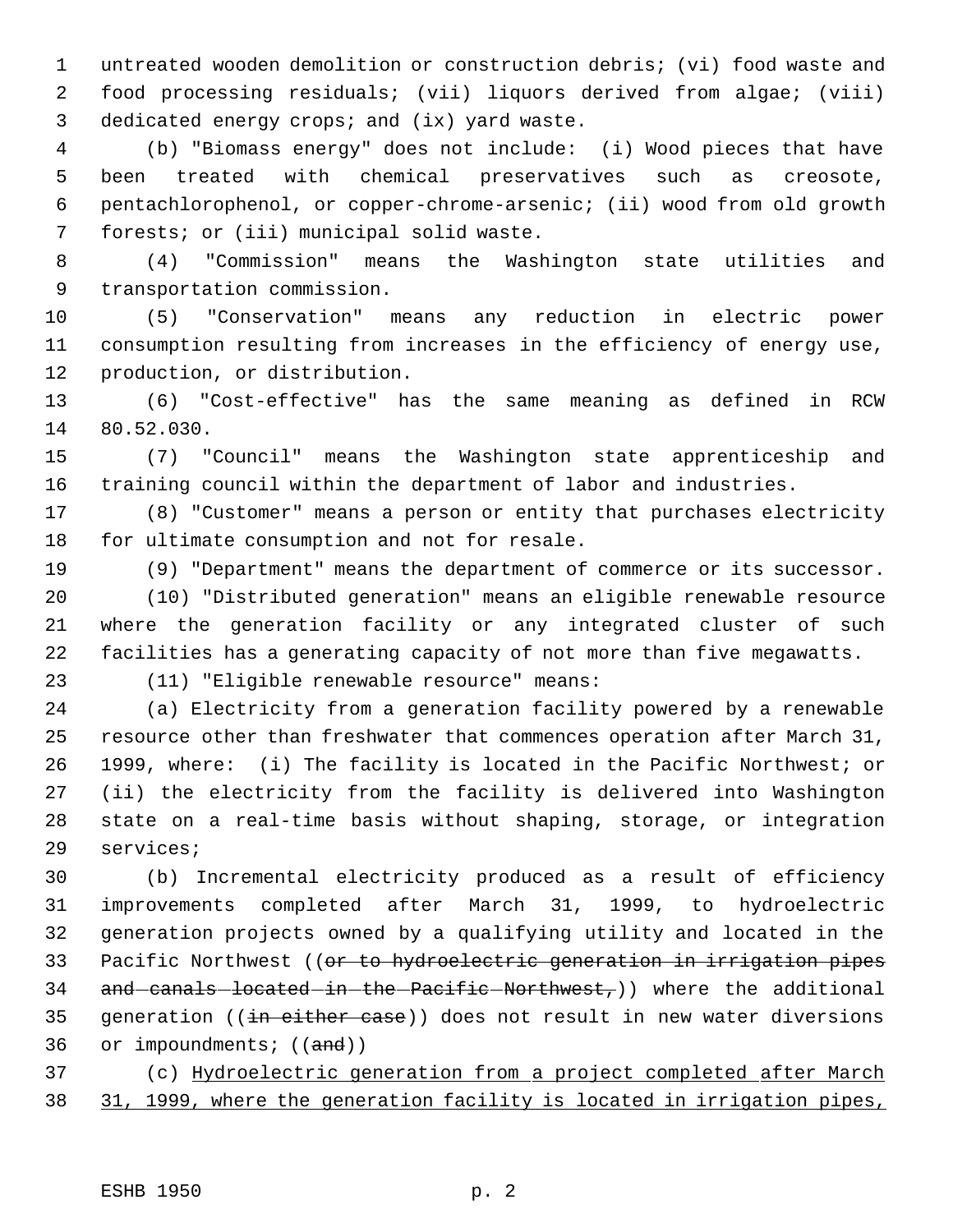irrigation canals, water pipes whose primary purpose is for conveyance 2 of water for domestic use, and wastewater pipes located in Washington 3 where the generation does not result in new water diversions or

impoundments; or

(d) Qualified biomass energy.

 (12) "Investor-owned utility" has the same meaning as defined in RCW 19.29A.010.

 (13) "Load" means the amount of kilowatt-hours of electricity delivered in the most recently completed year by a qualifying utility to its Washington retail customers.

 (14) "Nonpower attributes" means all environmentally related characteristics, exclusive of energy, capacity reliability, and other electrical power service attributes, that are associated with the generation of electricity from a renewable resource, including but not limited to the facility's fuel type, geographic location, vintage, qualification as an eligible renewable resource, and avoided emissions of pollutants to the air, soil, or water, and avoided emissions of carbon dioxide and other greenhouse gases.

 (15) "Pacific Northwest" has the same meaning as defined for the Bonneville power administration in section 3 of the Pacific Northwest electric power planning and conservation act (94 Stat. 2698; 16 U.S.C. Sec. 839a).

 (16) "Public facility" has the same meaning as defined in RCW 39.35C.010.

 (17) "Qualified biomass energy" means electricity produced from a biomass energy facility that: (a) Commenced operation before March 31, 1999; (b) contributes to the qualifying utility's load; and (c) is owned either by: (i) A qualifying utility; or (ii) an industrial facility that is directly interconnected with electricity facilities that are owned by a qualifying utility and capable of carrying electricity at transmission voltage.

 (18) "Qualifying utility" means an electric utility, as the term "electric utility" is defined in RCW 19.29A.010, that serves more than twenty-five thousand customers in the state of Washington. The number of customers served may be based on data reported by a utility in form 861, "annual electric utility report," filed with the energy information administration, United States department of energy.